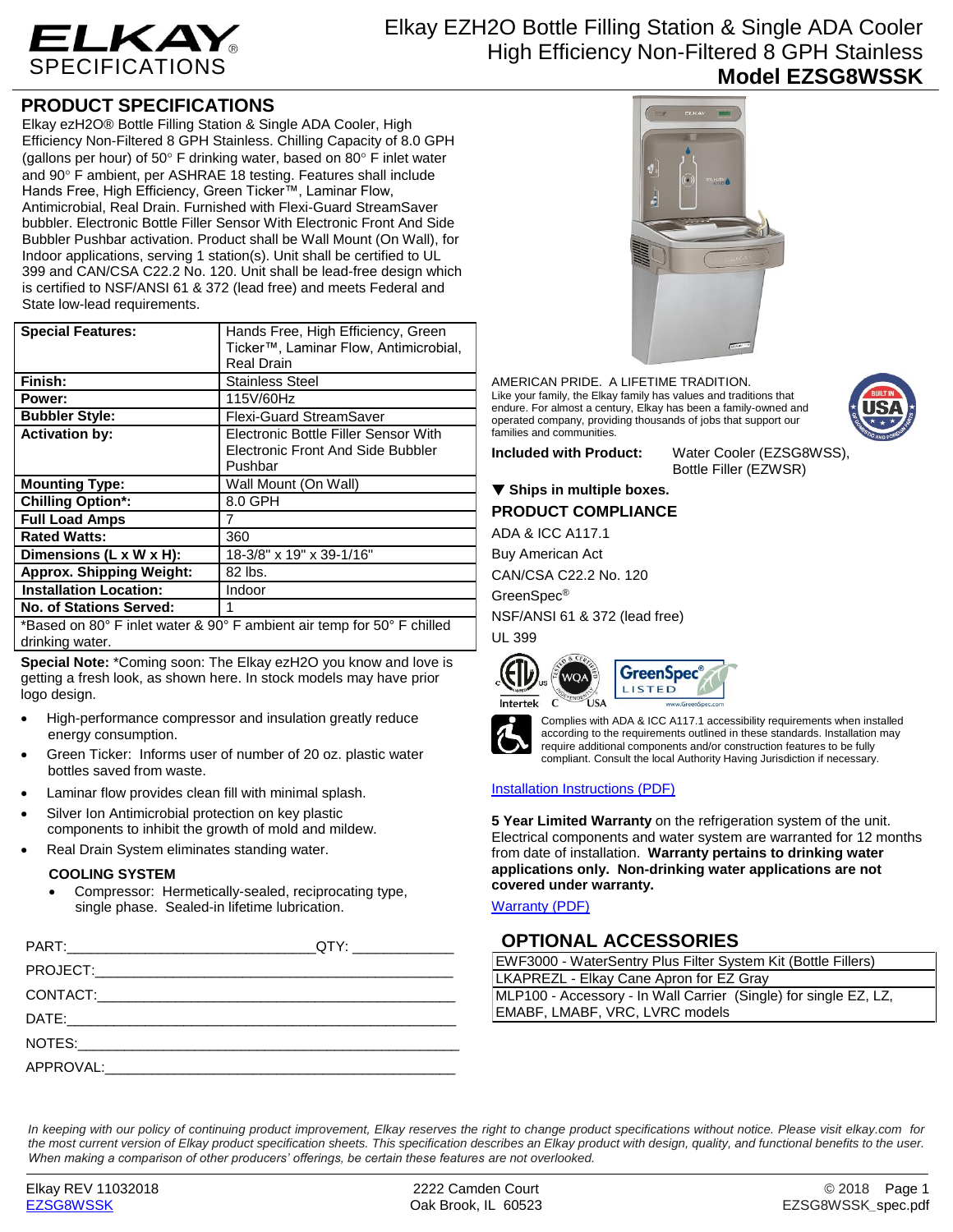

- Condenser: Fan cooled, copper tube with aluminum fins. Fan motor is permanently lubricated.
- Cooling Unit: Combination tube-tank type. Continuous copper tubing with is fully insulated with EPS foam that meets UL requirements for self-extinguishing material.
- Refrigerant Control: Refrigerant HFC-134a is controlled by accurately calibrated capillary tube for positively trouble-free operation.
- Temperature Control: Easily accessible enclosed adjustable thermostat is factory preset. Requires no adjustment other than for altitude requirements.

*In keeping with our policy of continuing product improvement, Elkay reserves the right to change product specifications without notice. Please visit elkay.com for the most current version of Elkay product specification sheets. This specification describes an Elkay product with design, quality, and functional benefits to the user. When making a comparison of other producers' offerings, be certain these features are not overlooked.*